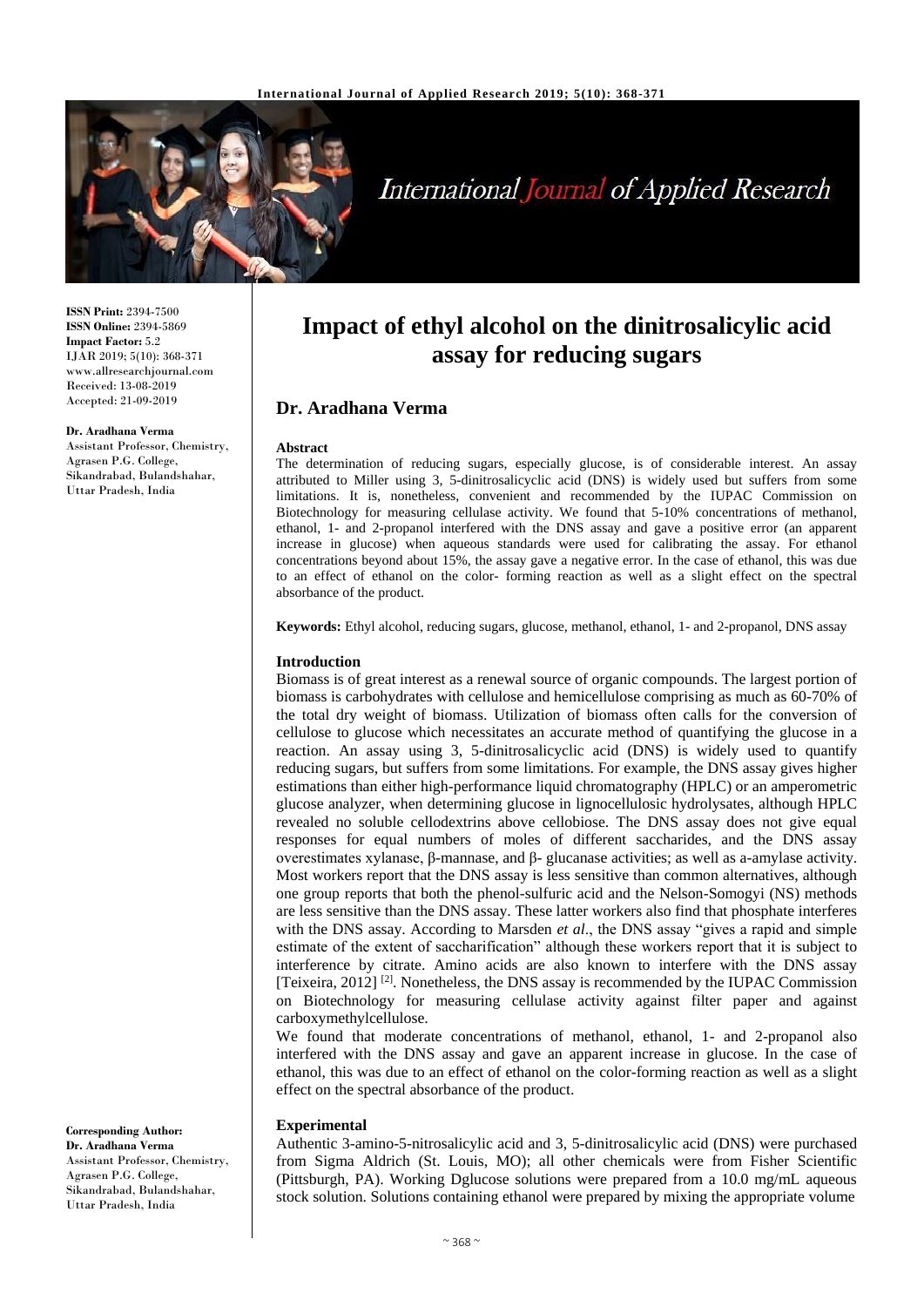of pure alcohol with stock glucose solution and water to given the same glucose concentrations as for the aqueous working standards, but containing 10-20% ethanol. Replicate 20% ethanol samples were tested over a span of several weeks to confirm reproducibility. All samples were prepared at room temperature.

The DNS reagent and the assays were performed as described by Mandels, excepting that volumes were reduced 10-fold. Thus, 150 µL of each sample was mixed with 300 µL of DNS reagent in a test tube, the tubes were placed in a boiling water bath for eight minutes, then removed and cooled for ten to fifteen minutes at room temperature. Each solution was then diluted with 8.0 mL of water and mixed. The absorbance of each solution at 540 nm was recorded with a UNICO Model UV2100PU spectrophotometer (Cole-Parmer, Vernon Hills, IL).

To evaluate whether ethanol affected the spectra of 3 amino-5-nitrosalicylic acid, stock solutions of the compound were prepared in 0-20% ethanol with 0.75 M sodium potassium tartrate. Dilutions to concentrations equivalent to those in the DNS assay were made and the spectra were

recorded using a U-3900 spectrophotometer (Hitachi High Technologies, Dallas, TX).

To evaluate whether the alcohol affected the color-forming reaction, 2.5 mg/mL glucose solutions of the appropriate ethanol concentration were mixed with the DNS reagent, placed in a boiling water bath for 15 minutes, cooled and diluted with water. Spectra of these solutions were recorded using the Hitachi U3900 UV-Visible spectrophotometer.

### **Results and Discussion**

Figure 1 shows calibration curves obtained for the DNS assay of glucose in water, 10% and 20% (v/v) ethanol. The addition of ethanol caused an increase in the apparent absorbance and resulted in an overestimate of the glucose concentration. The extent of this error varied from less than 1% to as much as 25% depending on the true glucose concentration and the ethanol concentration. The error for ethanol concentrations between 8 and 12% was higher than for ethanol concentrations above 12%. Similar results were obtained using methanol, 1- and 2-propanol (data not shown).



**Fig 1:** Effect of Ethanol on Calibration Curves for the Dinitrosalicylic Acid Determination of Glucose. The Percentage of Ethanol Refers to the Ethanol Concentration in the Glucose Sample, not the Final Reaction Mixture

There are two obvious sources of such error: the presence of the alcohol could interfere with the chemistry of the colorforming reaction in some fashion, or the molar absorptivity of the colored product could be affected by the presence of the alcohol.

The DNS assay relies on the reduction of 3, 5 dinitrosalicylate to 3-amino-5-nitrosalicylate (ANS) driven by the analyte reducing sugar. Figure 2 shows the effect of ethanol on the absorbance at 540 nm of authentic ANS. There was a slight decrease in absorbance with increased ethanol concentrations from 0-5%; beyond that, the absorbance increased. Similar results were obtained by generating ANS using a single, large reaction of glucose with the DNS reagent and then diluting equal volumes of this mixture with the appropriate volumes of water and ethanol (data not shown).

From these results alone, the interference of ethanol is not surprising. The ethanol caused a change in the molar absorptivity of the ANS probably by changing the polarity of the solvent cage with an associated change in the stabilization of the excited state. However, this cannot

completely account for the interference. Figure 2 indicates that the molar absorptivity of the ANS increased with increasing ethanol; this increase was still greater beyond 12% ethanol (data not shown). But the calibration curve obtained in 20% ethanol was lower than that in 10% ethanol. This suggests that higher concentrations of ethanol also affect the extent of the DNS reaction.

This is substantiated by the data in Figure 3, which show the ratio of the absorbance at 540 nm of the DNS reaction for a fixed amount of glucose to the absorbance of a fixed amount of ANS, both at various ethanol concentrations. If the change in the molar absorptivity of the ANS product were the only factor, this ratio would be constant. The ratios were approximately constant up to 15% ethanol; beyond that, there is a significant decrease in the ratio. The absorbance of the reaction mixture for glucose samples in 20% ethanol was lower than for the same amount of glucose in lower concentrations of ethanol. This explains why the calibration curve in 20% ethanol is lower than the curve in 10% ethanol, as shown in Figure 1.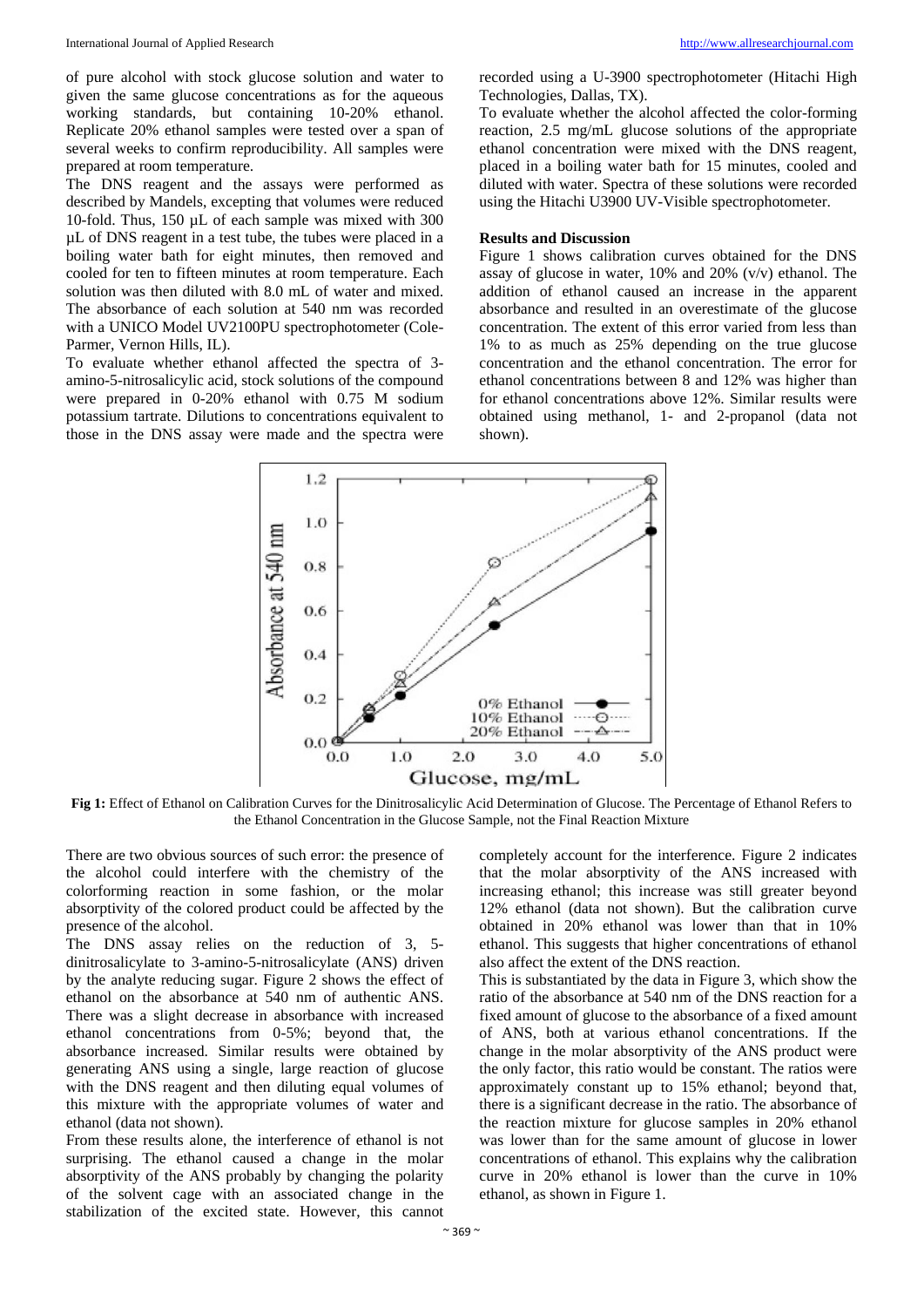

**Fig 2:** Absorbance at 540 nm of 3-amino-2-hydroxy-5-nitrobenzoic acid standard as a function of ethanol concentration



**Fig 3:** Effect of Ethanol on the Ratio of the Absorbance of a Fixed Amount of 3, 5-Dinitrosalicylic Acid-Treated Glucose to the Absorbance of a Fixed Amount of 3-Amino-2-Hydroxy-5Nitrobenzoic Acid. The Percentage of Ethanol refers to the Ethanol Concentration in the Glucose Sample, not the Final Reaction Mixture.

# **Conclusions**

Ethanol and lower alcohols interfered with the DNS determination of reducing sugars. This interference was due both to changes in the molar absorptivity of the ANS product and, at higher ethanol concentrations, to an effect on the DNS reaction itself. Measurement of reducing sugars in alcohol-containing matrices using the DNS method will give systematically errors results if the matrix of the standards does not match that of the analyte samples.

#### **References**

1. Robyt JF, Whelan WJ. Reducing value methods for maltodextrins: I. Chain-length dependence of alkaline

3, 5-dinitrosalicylate and chain-length independence of alkaline copper. Analytical Biochemistry 1972;45:510- 516.

- 2. Teixeira RSS, da Silva AS, Ferreira-Leitao VS. Amino acids interference on the quantification of reducing sugars by the 3,5-dinitrosalicylic acid assay mislead carbohydrase activity measurements. Carbohydrate Research. 2012;363:33-37.
- 3. Dighe AS, Patel PM, Rao KK. Effect of Phosphate on the Estimation of Reducing Sugars in Biological Media. Biotechnology and Bioengineering. 1985;27:1612- 1615.